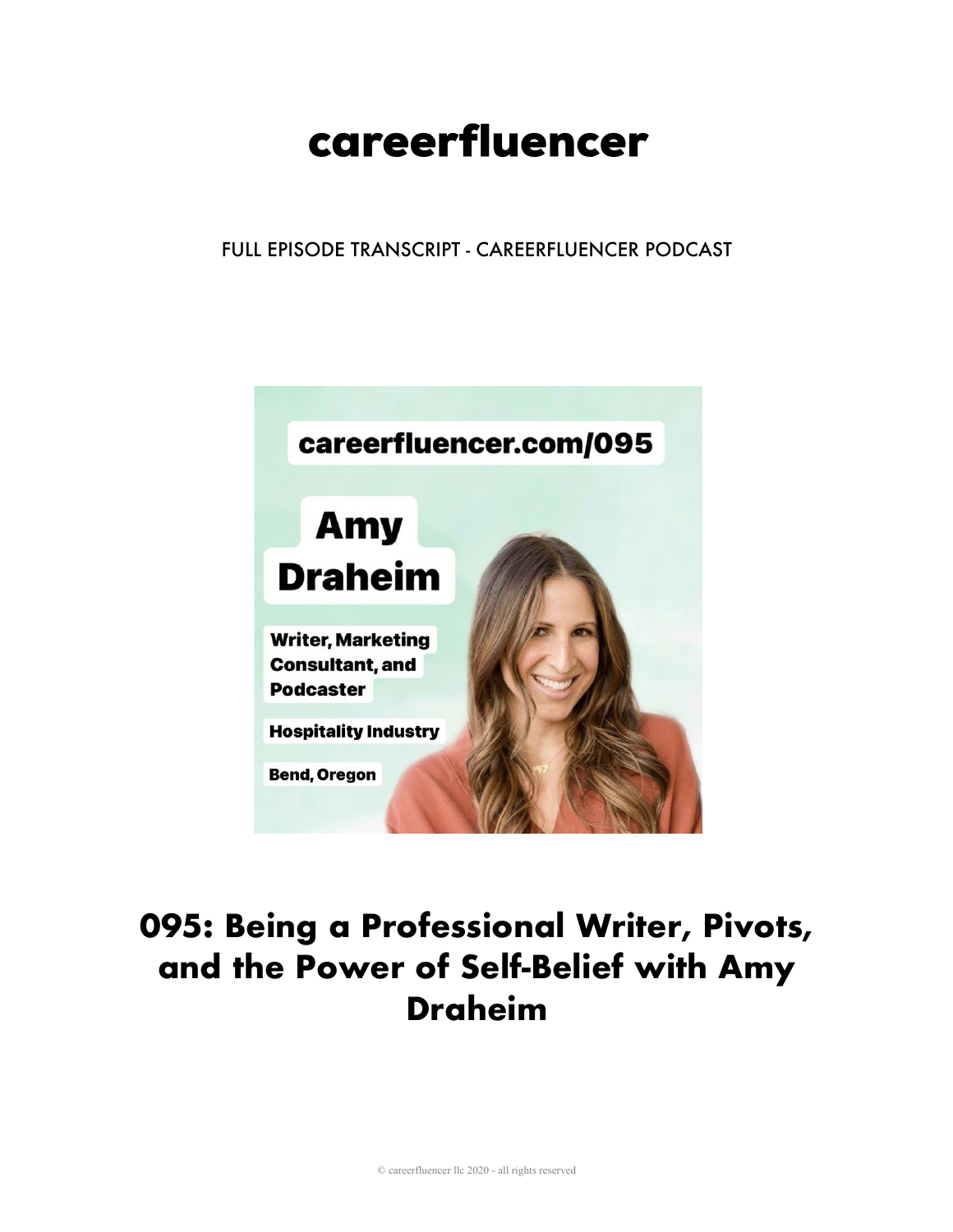#### **095: Being a Professional Writer, Pivots, and the Power of Self-Belief with Amy Draheim**

Welcome to the Careerfluencer podcast. This is Amy Draheim. I'm a writer, a marketing consultant and a podcaster, currently based out of Bend, Oregon.

When you get asked that question of how did things start for you, why not go back to when you were 10 years old and what you loved back then - that's the advice that I would give was way back, find what you're truly passionate about, and then be relentless in the pursuit of it.

I kept a diary all the way through college, I started documenting everything. I started writing stories about my neighbors across the street and about my own family, about the places we went to about birthday parties and about my crushes and graduated with an English degree. And I moved to Los Angeles, and I was trying to be an actress.

But I realized that I felt like I looked like everyone else. And acting wasn't really distinguishing me from the crowd. But I did have this journal from college. And I was waitressing just to make ends meet. And one One day I was working at a party for a big agency in LA, the guys were smoking cigars, and I was serving like canopy is like on a tray. And they said, Hey, what do you do? And I said, Oh, I'm writing a book about killing all my ex boyfriends. And it's Sex in the City meets American Psycho. And they thought it sounded like such a funny, interesting concept.

They asked me to bring my manuscript to their office the next the following Monday. And that was the beginning of my career as a professional writer. So within a year, I had a publishing deal with Simon and Schuster. And that was when I knew and like that was when I could officially call myself a writer, I like to say that I was just naive enough to really believe in myself and believe in my own story, when I wrote the manuscript, I mean, it wasn't going to be enough for me to write it and put it on a shelf and let it collect us.

That wasn't, that wasn't what was going to happen. I felt like my story needed to be told and that people would be entertained by it, and women would relate to it and feel empowered by it. And so I could have gone the straight path of going and getting my MFA in creative writing. The problem with that is that you end up learning how hard it is to get a book published. And you end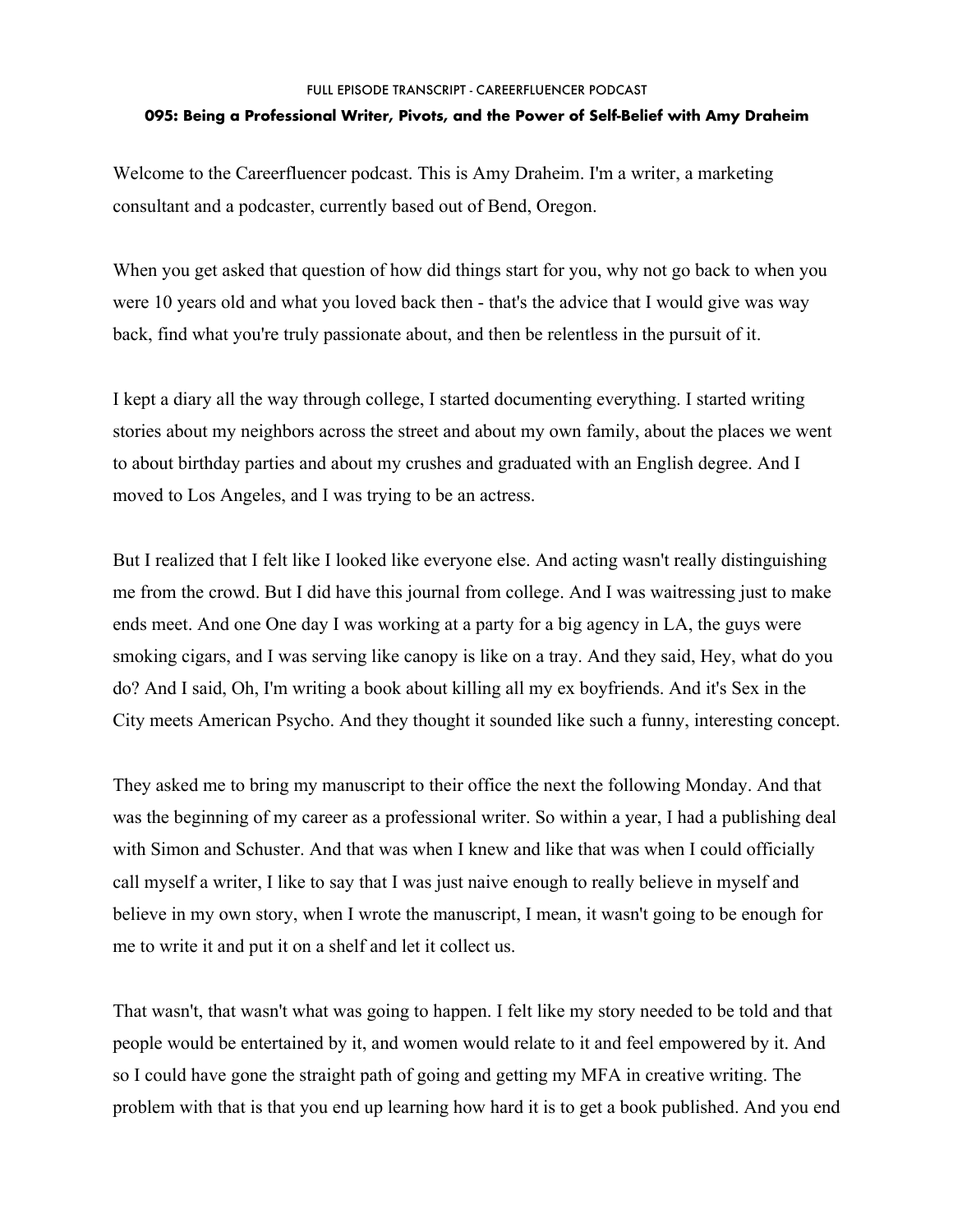#### **095: Being a Professional Writer, Pivots, and the Power of Self-Belief with Amy Draheim**

up learning that it's one in 100,000 manuscripts that becomes a novel that you see in the on the shelves are nowadays online, right? and published by a mainstream publisher that is, so I didn't know all of that.

And while some of my friends were in those MFA programs and sort of reaching out to me to say, Amy, it's gonna be so hard to get this thing published, like don't even bother. And even my own parents said, Great job, Amy. Now, why don't you move on to something else? And I was just like, no way, no, I'm gonna get this thing published, I just had it in my mind. And like I said, I think I was sort of naive enough to make it happen.

I wanted a publisher, and I knew I needed to get an agent. So you know, the guys that I had met, they loved the manuscript, they started sending it out to publishers that they were friends with. So this is called hip pocketing, and the industry. At the same time, I started looking at the New York Times bestsellers list, this is this is my path, right?

Looking at this list, and clicking on the fiction novels, because my novel was a work of fiction, looking at the author's then getting into those first pages of the book, the book that they had written, and reading the acknowledgments. And in those acknowledgments, they were thanking their agents. So then I went to the literary agents website, and I started reading those literary agents bios. And in those bios, they were saying I'm looking for, and one of them said, Young voices, especially humorous. And I thought, you know, this, this guy seems like he'd be the perfect agent to represent my book.

So then I googled "query letter" because I knew I needed a query letter. And I read what that would look like. So I wrote one to this one guy, and I literally sent my letter to one agent who I thought fit my story. And he bit and he said, Send me the manuscript, just like the big talent agency people at that catering event. I sent him the manuscript, and suddenly, we had a competitive bidding war with two different publishers, and a deal after that, I definitely didn't have it all figured out.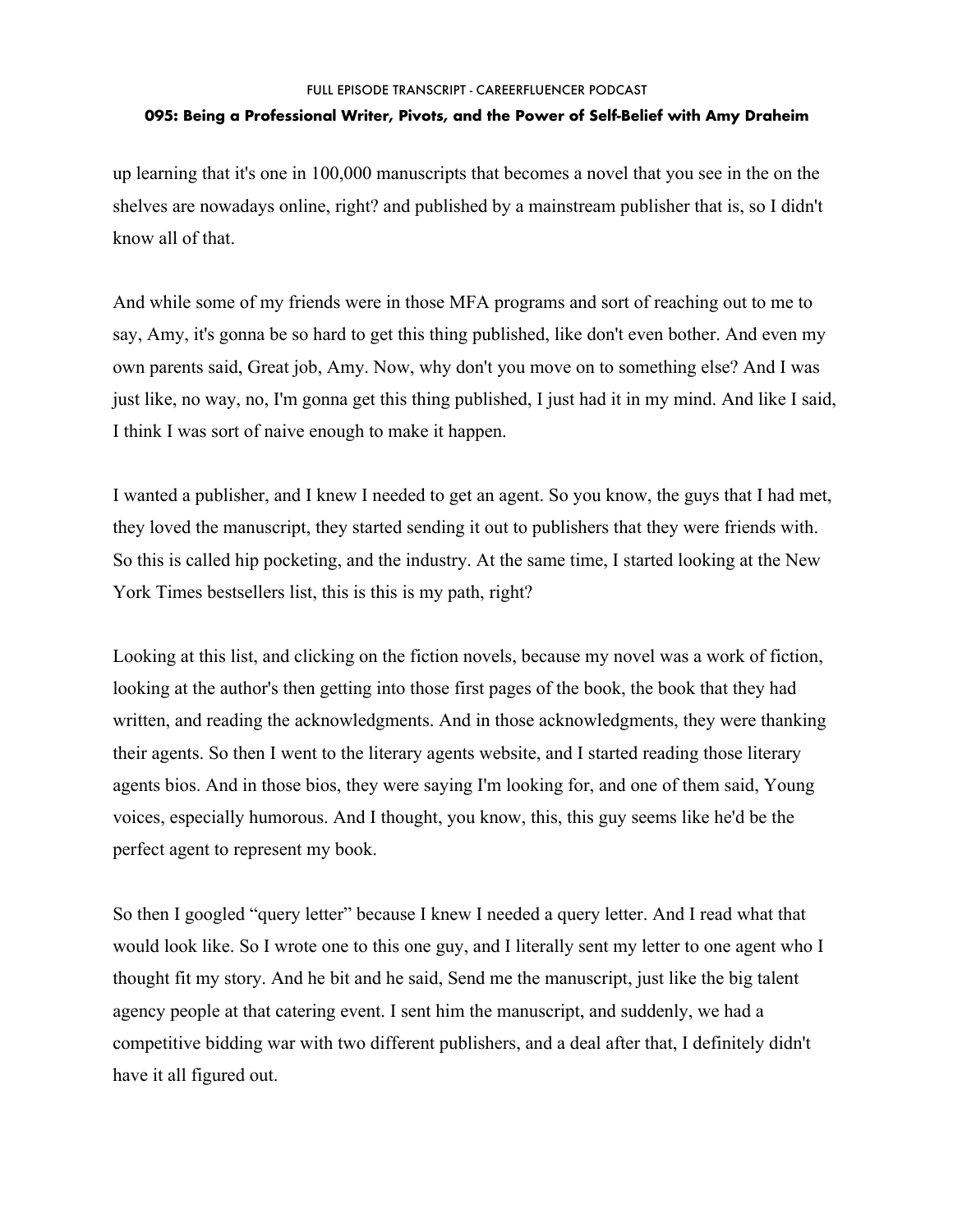#### **095: Being a Professional Writer, Pivots, and the Power of Self-Belief with Amy Draheim**

I say this a lot. If I had it all figured out. I don't think I would have accomplished that. And that's sort of the funny truth of it. And that theme has carried me through the next 10 years of my life as I got into a career. in hotels and marketing, where if I had had the formal education, I don't think I would have been as successful by being a bit naive. Or you could call it having a beginner's mind.

I just sort of went for it. I learned as I went, I used Google. It's amazing that you can learn just about anything that way. And, you know, I think I was a little bit scrappy. And I think that is a key to my success. Because it wasn't all written out. I wasn't following a checklist I was navigating and learning as I went, I now understood that at being a professional writer required sort of a variety of things.

And one of those is to diversify, and to do a lot of different things. So not just focus on novels, because those are really long form, but use my writing and other ways. And so actually, it was my dad, who's a business professor who suggested that I get into marketing. And so I started working in marketing, I started in a tech company, and I was working for somebody and I was sort of moving up the ladder as you would in a corporate environment, a couple of years in, there was this happy hour events, and I was chatting with some of my colleagues and their spouses.

And there was this opportunity to leave my marketing assistant role and go become a marketing manager for a hotel group. And I was like, ooh, like the industry I was in was Self Storage, Senior Living is not that sexy. And I could trade it for steaks and spas and hotels and travel. And so of course, that was an easy decision for me. And I actually sold myself to the head of the company, as somebody who really had no experience in hospitality, but was smart and was eager and could learn just about anything.

And my book was sort of a testament of the work that I could accomplish, even though it was a you know, it's a fiction dark comedy novel. But it is a testament to sort of playing the long game, I spent about five years with that company from start to finish. And the finish was really when I got all the way to the top, as high as I felt like I could go, and I got frustrated, I could only go so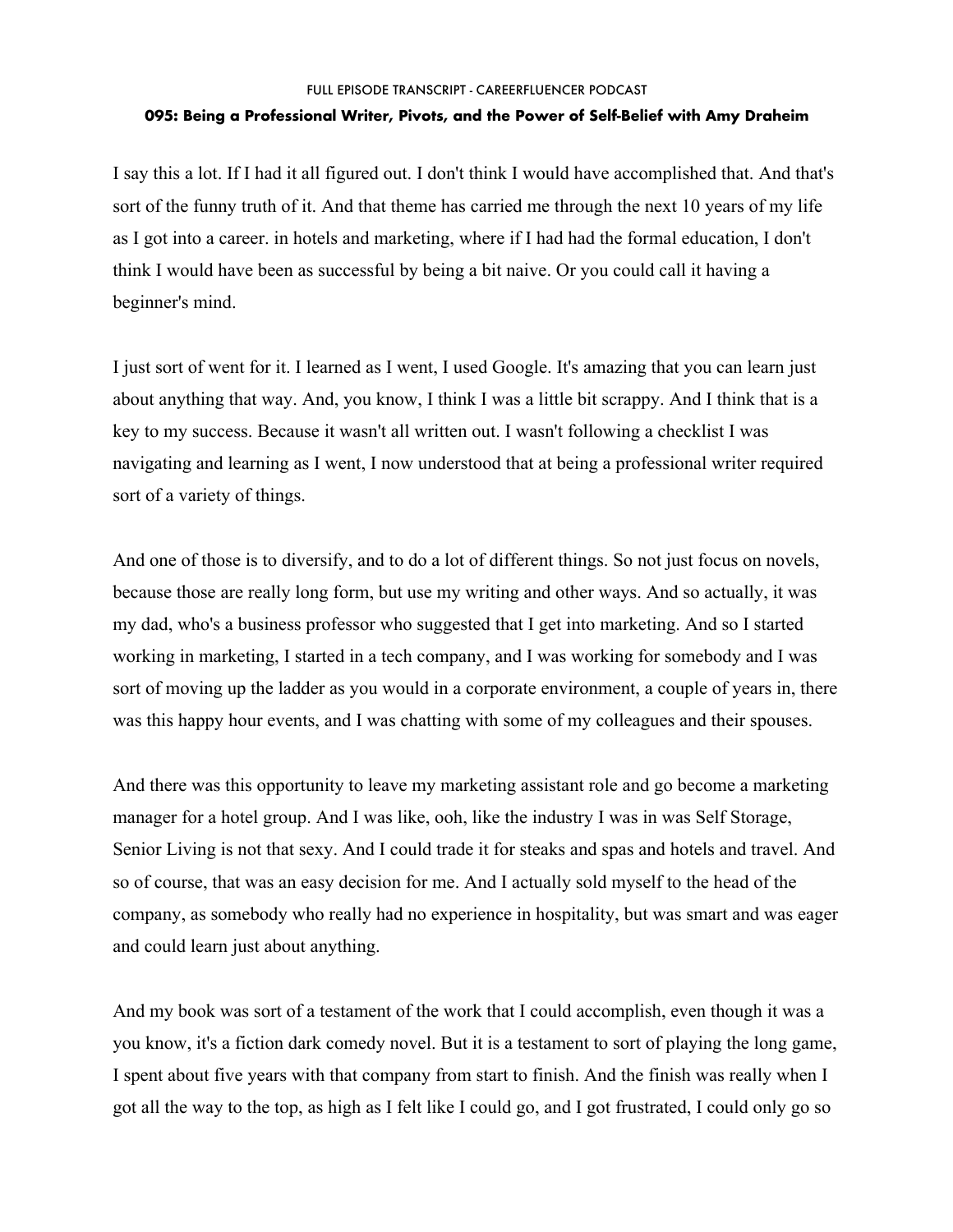## **095: Being a Professional Writer, Pivots, and the Power of Self-Belief with Amy Draheim**

high. And I was sort of relegated to a position of taking notes sometimes and like branding sessions, and meetings. And I didn't like that I was like, I'm, you know, doing all this great work. And so I decided to go out on my own.

So I took a cue from my 23-24 year old self, and decided, screw it, I can do this myself, I can pick and choose my hotel clients. And so I did it. And three years ago, I started my own creative agency, I got into hotel marketing. And things were great. And I had lots of clients, I had lots of connections from the work that I'd done. And so I was able to start to do marketing for independent hotels all across the country.

And then 2020 came, and hit my industry, which is hospitality, so freaking hard. The hotels that I was working with, I've been working with consistently for about two years with great contracts. They had to shut their doors, I knew I needed to pivot, because my hotels, I mean, the business was was drying up. We didn't know how long this was going to last.

But I also knew that hotels really needed to continue to communicate. And that's the niche that I've carved out over these last few years is really content marketing for hotels, writing the content, communicating, finding their voice and, and sharing it with customers across their websites across email, social media in May when we had, you know, not one, but sort of two crisis's that we were facing as a nation.

One was the pandemic two is systemic racism really sort of coming to the forefront. I knew that I also could use my podcast as a way to give a voice to people in our industry that we don't often hear from, do what you're passionate about.

And sometimes it takes looking at your silly hobbies. Like keeping a diary when you were 10 years old to realize where that true passion lies.